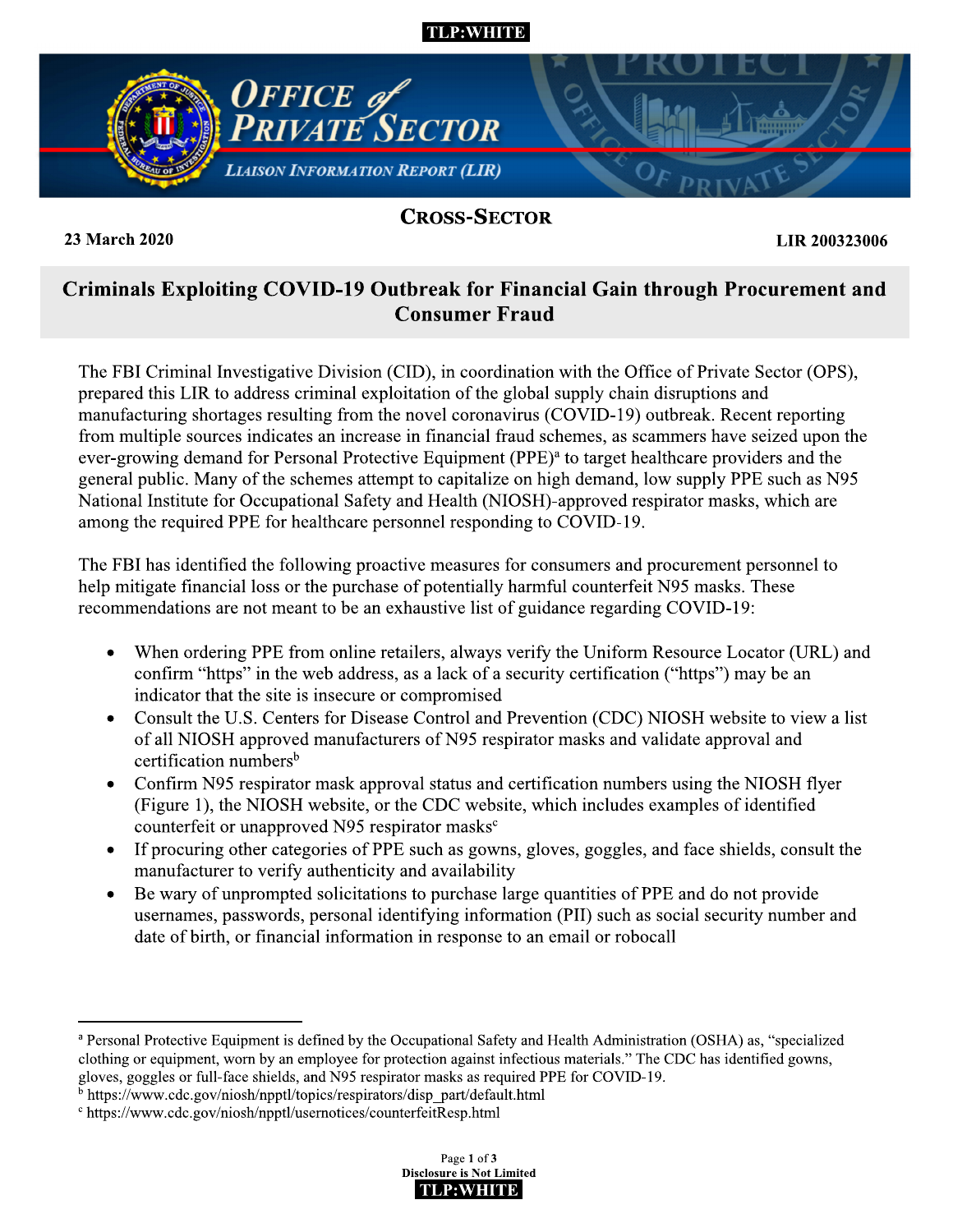### TLP:WHITE



As of 11 March 2020, many large U.S. retailers and suppliers have sold out of their N95 respirator mask inventories and are now warning consumers against the rise of counterfeit versions. A survey of safety masks and respirators on one U.S. e-commerce platform found at least one hundred product listings that were counterfeit or unapproved. Between 1 December 2019 and 11 March 2020, procurement entities and distributors looking to source N95 respirator masks and protective gowns reported combined losses exceeding \$3.6 million. The most common scam was the solicitation and subsequent non-delivery of purchase orders of N95 respirator masks and protective gowns after victims sent money. In at least one FBI complaint in February 2020, an alleged fraudster conducted a non-delivery scam and contacted the victim to say their product was delayed due to trade disruptions resultant of COVID-19.

If you believe your organization has purchased counterfeit PPE or COVID-19 testing kits, or were the victim of a fraud or scam, please contact your local FBI Field Office and report details regarding this incident to the Internet Crimes Complaints Center at IC3.gov and/or the National Intellectual Property Rights Coordination Center at IPRCenter, gov. Due to global shortages and prioritization of healthcare institutions, the CDC advises only healthcare personnel, infected individuals, and those caring for infected individuals obtain N95 respirator masks. The best source for accurate, up-to-date information is the U.S. CDC at https://www.cdc.gov/ and https://www.coronavirus.gov/.

This LIR was disseminated from OPS's Information Sharing and Analysis Unit. Direct any requests and questions to your FBI Private Sector Coordinator at your local FBI Field Office www.fbi.gov/contactus/field-offices.



### Figure 1: Generic sample of a respirator mask with appropriate markings

Source: NIOSH website at https://cdc.gov/niosh/npptl/topics/respirators/disp part/default.html